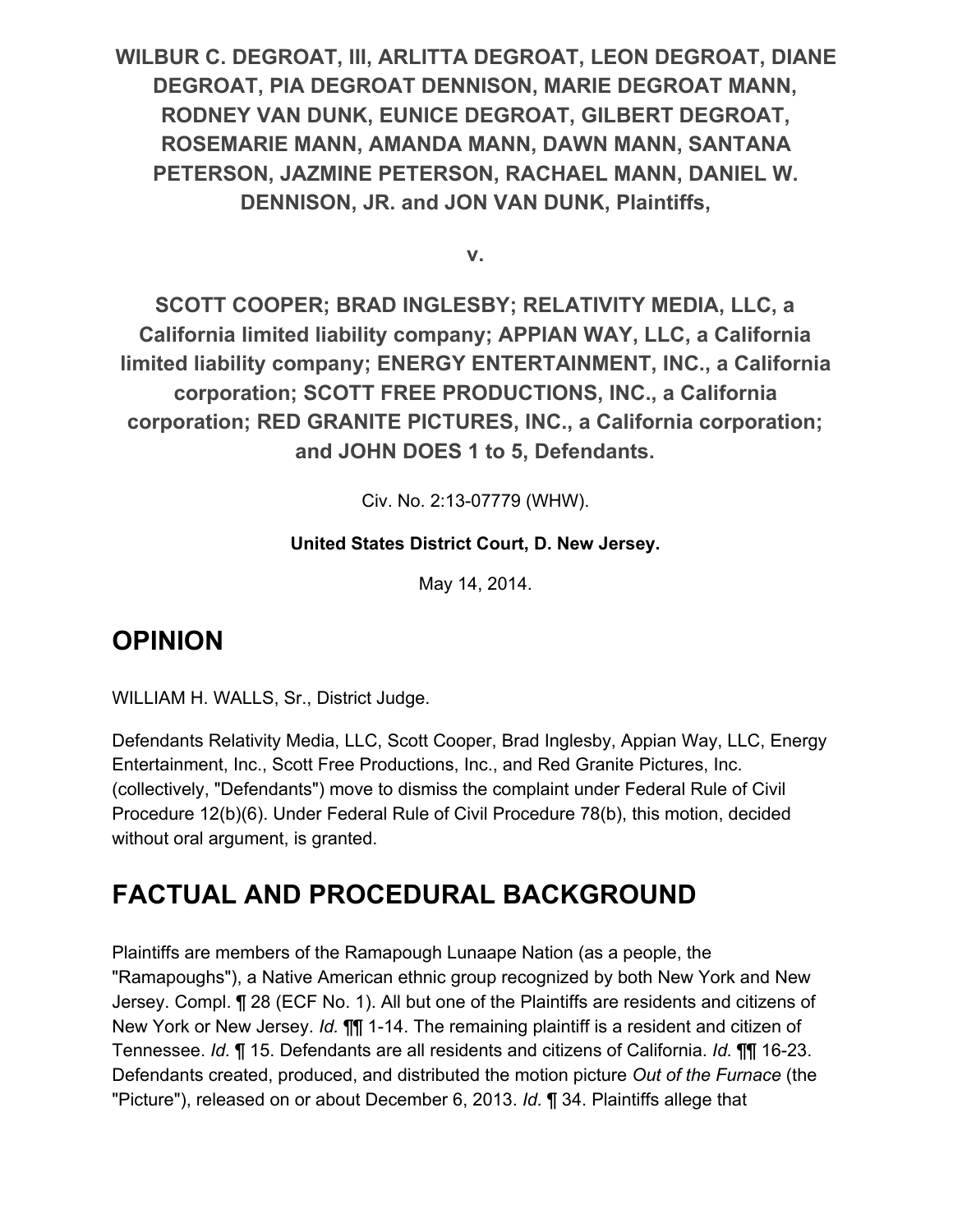Defendants, through their involvement with the Picture, have defamed them and placed them in a false light, and have negligently inflicted emotional distress upon them. *See id.* ¶¶ 52-56.

Plaintiffs state that many of the Ramapoughs live in certain communities in New York and New Jersey surrounding the Ramapo Mountains, and that it is common knowledge that the Ramapoughs live in the Ramapo Mountains in New Jersey. *Id.* ¶¶ 29, 39. They assert that the Ramapoughs have been historically discriminated against, and have been referred to with the derogatory label "Jackson Whites" and been regarded as "inbred." *Id.* ¶¶ 30-31. Plaintiffs contend that DeGroat and Van Dunk are well known and common surnames of the Ramapoughs, and have been for about 200 years. *Id.* ¶ 33. Many of the Plaintiffs' names include DeGroat or Van Dunk as surnames or middle names. *See id.* ¶¶ 1-15.

Plaintiffs present the Picture as follows:

The Furnace movie revolves around the efforts of its protagonist . . . to keep his younger brother on a straight path; but the young man becomes involved in an underground bare-knuckle fight ring leading to his murder by a violent and evil character, Harlan De Groat, who is the chief of a gang of "inbreds" living in the Ramapo Mountains in New Jersey. Harlan DeGroat . . . is the head of a criminal gang that is identified as the Jackson Whites; which gang is described as a community of "inbreds" that inhabits the Ramapo Mountains in New Jersey. Another gang member is identified as Dwight Van Dunk. The community is depicted as lawless, drug addicted, impoverished and violent; and the members appear to be of some sort of racially mixed heritage. After his brother disappears, the movie follows the protagonist's efforts to identify and locate the killer . . . . *Id.* ¶ 35.[1] Plaintiffs allege that other characters in the Picture make various statements concerning Harlan DeGroat and "his gang." *Id.* ¶¶ 36-38. Specifically, one character says they are "inbred mountain folk from Jersey," and later calls them "these inbreds." *Id.* ¶ 36. Another character says that "up in the Ramapos they got fights." *Id.* ¶ 37. And a different character says "the people up in those hills" have a "whole nother world up there" with "their own breed of justice," and that "generations upon generations of those people never come down from that mountain." *Id.* ¶ 38.

Plaintiffs contend that Harlan DeGroat and "his gang" are easily recognizable as Ramapoughs, and that the Picture depicts them travelling on ATVs (which Plaintiffs state are a common means of transportation by Ramapoughs). *Id.* ¶¶ 41-42. Plaintiffs allege that, like Harlan DeGroat and "his gang," Plaintiffs themselves are easily recognizable — at least to residents of the border communities in New York and New Jersey and to the friends and business associates of Plaintiffs — as members of the violent, criminal group portrayed. *Id.* ¶ 42. Plaintiffs also assert that Defendant Cooper, one of the writers of the Picture, stated in an interview that Harlan DeGroat was based on "someone `who has been in [his] family's life,'" and that the actor who portrays Harlan DeGroat was instructed to "do research `about people in that area of the country.'" *Id.* ¶¶ 49-51. Plaintiffs contend that "[t]he connection between the ethnic slur of `Jackson Whites,' with the location of the Ramapo Mountains of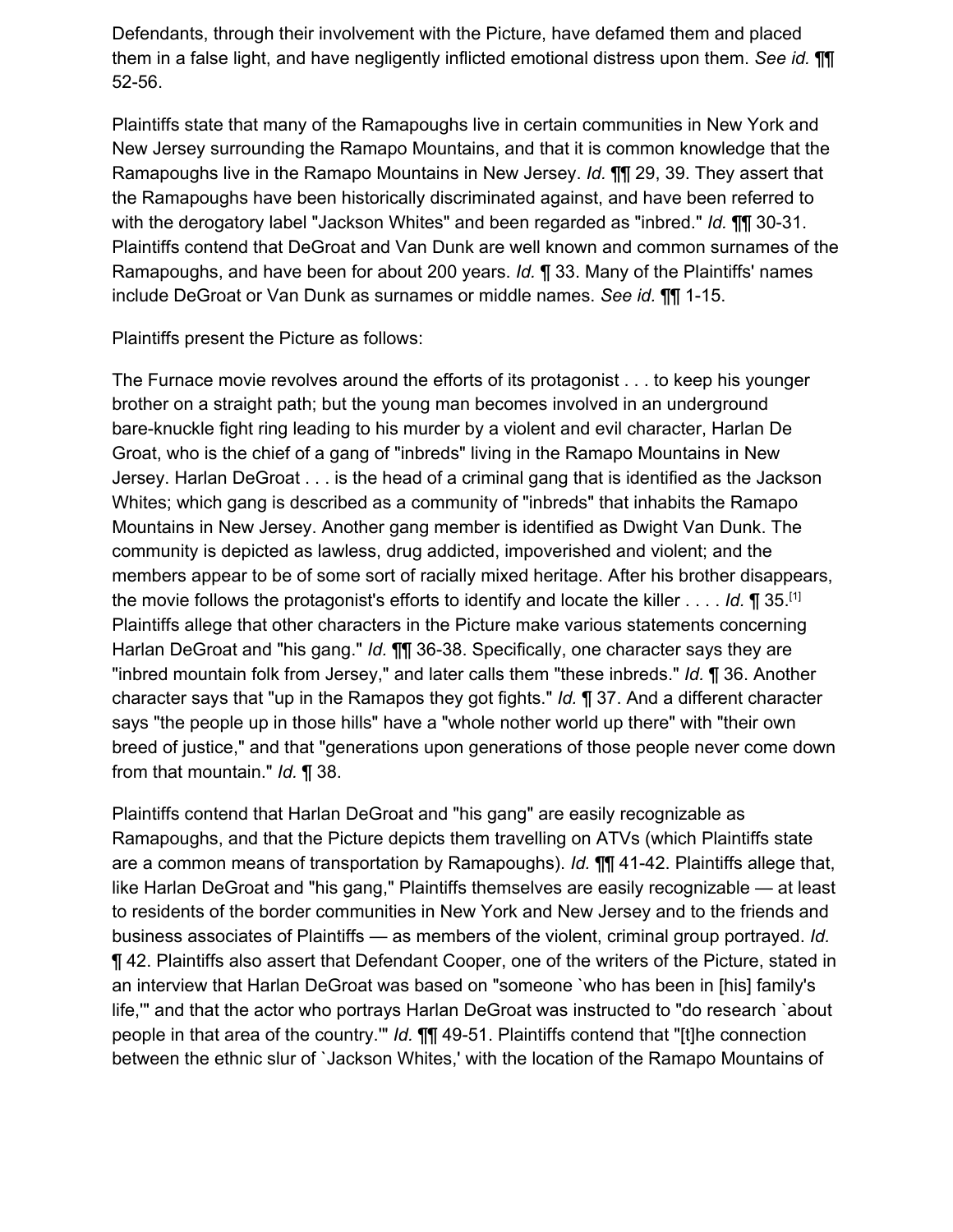New Jersey, with a Bergen County Police patrol car, with the surnames `DeGroat' and `Van Dunk'" is specific to them. *Id.* ¶ 48.

Plaintiffs claim that the Picture put them "in a false light and defamed them by . . . setting the scene in the Ramapough Mountains of New Jersey, by referring to the criminal gang and/or the community as Jackson Whites and by using the DeGroat and Van Dunk surnames for the principal villains," which collectively "ma[de] for a ready association between these Plaintiffs and the movie." *Id.* ¶ 52. Plaintiffs also claim that "Defendants were careless in using the Plaintiffs' and their community's offensive and pejorative nickname and their geographical location and their surnames in conjunction," and that Plaintiffs have suffered and continue to suffer "mental anguish and emotional distress" as a result of the Picture. *Id.* ¶¶ 54, 56.

Defendants filed their motion to dismiss on March 17, 2014. ECF No. 14. Defendants argue that Plaintiffs have failed to state a claim for defamation or false light under both common law and the First Amendment to the United States Constitution. *See* Defs.' Br. at 10-24. Defendants also contend that dismissal of the false light or defamation claim mandates dismissal of the claim for negligent infliction of emotional distress, *see id.* at 24-27, but that in any event Plaintiffs have failed to adequately plead that claim, *see id.* at 27-29. On April 14, 2014, Plaintiffs filed their opposition, ECF No. 19, and on April 28, 2014, Defendants filed a reply, ECF No. 20.

# **STANDARD OF REVIEW**

On a motion to dismiss for failure to state a claim upon which relief can be granted, Fed. R. Civ. P. 12(b)(6), the court is required to "accept all factual allegations as true, construe the complaint in the light most favorable to the plaintiff, and determine whether, under any reasonable reading of the complaint, the plaintiff may be entitled to relief." *Broadcom Corp. v. Qualcomm Inc.,* 501 F.3d 297, 306 (3d Cir. 2007). "To survive a motion to dismiss, a complaint must contain sufficient factual matter, accepted as true, to state a claim to relief that is plausible on its face." *Ashcroft v. Iqbal,* 556 U.S. 662, 678 (2009) (internal quotation marks and citations omitted). A claim is plausible on its face "when the plaintiff pleads factual content that allows the court to draw the reasonable inference that the defendant is liable for the misconduct alleged." *Id.*

"[O]nce a claim has been stated adequately, it may be supported by showing any set of facts consistent with the allegations in the complaint." *Bell Atlantic Corp. v. Twombly,* 550 U.S. 544, 555 (2007) (citations omitted). Thus, "a district court weighing a motion to dismiss asks `not whether a plaintiff will ultimately prevail but whether the claimant is entitled to offer evidence to support the claims.'" *Id.* at 563 n.8 (quoting *Scheuer v. Rhodes,* 416 U.S. 232, 236 (1974)).

# **DISCUSSION**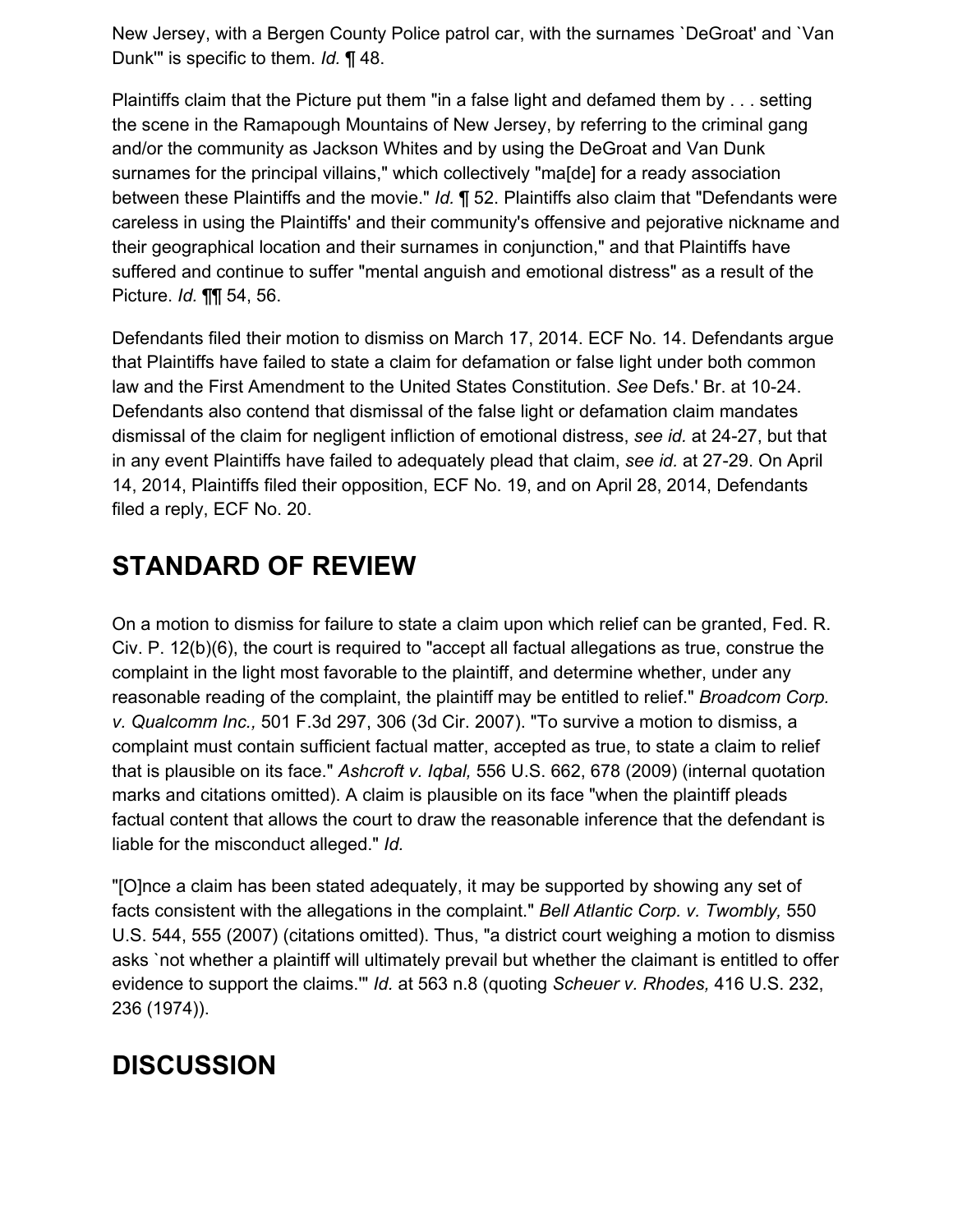Defendants argue that Plaintiffs have failed to state a claim for defamation or false light under both common law and the First Amendment. *See* Defs.' Br. at 10-24. Defendants also contend that dismissal of the false light or defamation claim mandates dismissal of the claim for negligent infliction of emotional distress, *see id.* at 24-27, but that in any event Plaintiffs have failed to adequately plead that claim, *see id.* at 27-29. Plaintiffs oppose the motion, arguing that they have adequately pled their claims and that they are entitled to discover facts to support them. Pls.' Br. Opposing Mot. to Dismiss ("Pls.' Opp'n") at 4-7 (ECF No. 19).

# **A. Defamation and False Light**

The Third Circuit "has repeatedly noted that although a defamation suit has profound First Amendment implications, it is fundamentally a state cause of action. Accordingly, adjudicating such claims requires inquiries under both state and federal law." *McDowell v. Paiewonsky,* 769 F.2d 942, 945 (3d Cir. 1985) (citation omitted); *see also Schiavone Const. Co. v. Time, Inc.,* 847 F.2d 1069, 1082 (3d Cir. 1988) ("[A]lthough replete with First Amendment implications, a defamation suit fundamentally is a state cause of action." (citation and quotation marks omitted)). "In the first instance, the Court must determine whether the defendant has injured the plaintiff's reputation under the applicable state law. If so, then the Court must ascertain whether the First Amendment nevertheless prohibits the imposition of liability." *McDowell*, 769 F.2d at 945.<sup>[2]</sup>

In this case, there are four states whose laws on defamation and false light might apply: New York, New Jersey, and Tennessee, where Plaintiffs reside; and California, where Defendants are based. Because the law of each of these states is the same with regard to an issue the Court finds dispositive, a choice of law analysis is unnecessary at this time.

Defendants argue that the defamation and false light claims should be dismissed "because [they] do[ ] not contain the required threshold allegations that the Picture makes (or can be understood to make) factual statements specifically about Plaintiffs as individuals." Defs.' Br. at 10. Defendants are correct.

The laws of all four states require that the alleged statement in a defamation case be "of and concerning" the specific plaintiffs complaining. In New Jersey, "the circumstances must show that the statements are `of and concerning' plaintiff." *Printing Mart-Morristown v. Sharp Elecs. Corp.,* 116 N.J. 739, 768 (1989); *see also Durski v. Chaneles,* 175 N.J. Super. 418, 420 (App. Div. 1980) ("An indispensable prerequisite to an action for defamation is that the defamatory statements must be of and concerning the complaining party." (citation omitted)). Likewise, in New York, "[t]o state a claim for defamation, a plaintiff must establish that the [challenged] matter is published of and concerning the plaintiff." *Gilman v. Spitzer,* 538 F. App'x 45, 47 (2d Cir. 2013) (citation and internal quotation marks omitted). "The plaintiff must show that `the allegedly defamatory comment refer[s] to the plaintiff.'" *Id.* (quoting *Brady v. Ottaway Newspapers, Inc.,* 445 N.Y.S.2d 786, 788 (1981)).

California law is the same, with the California Supreme Court explaining: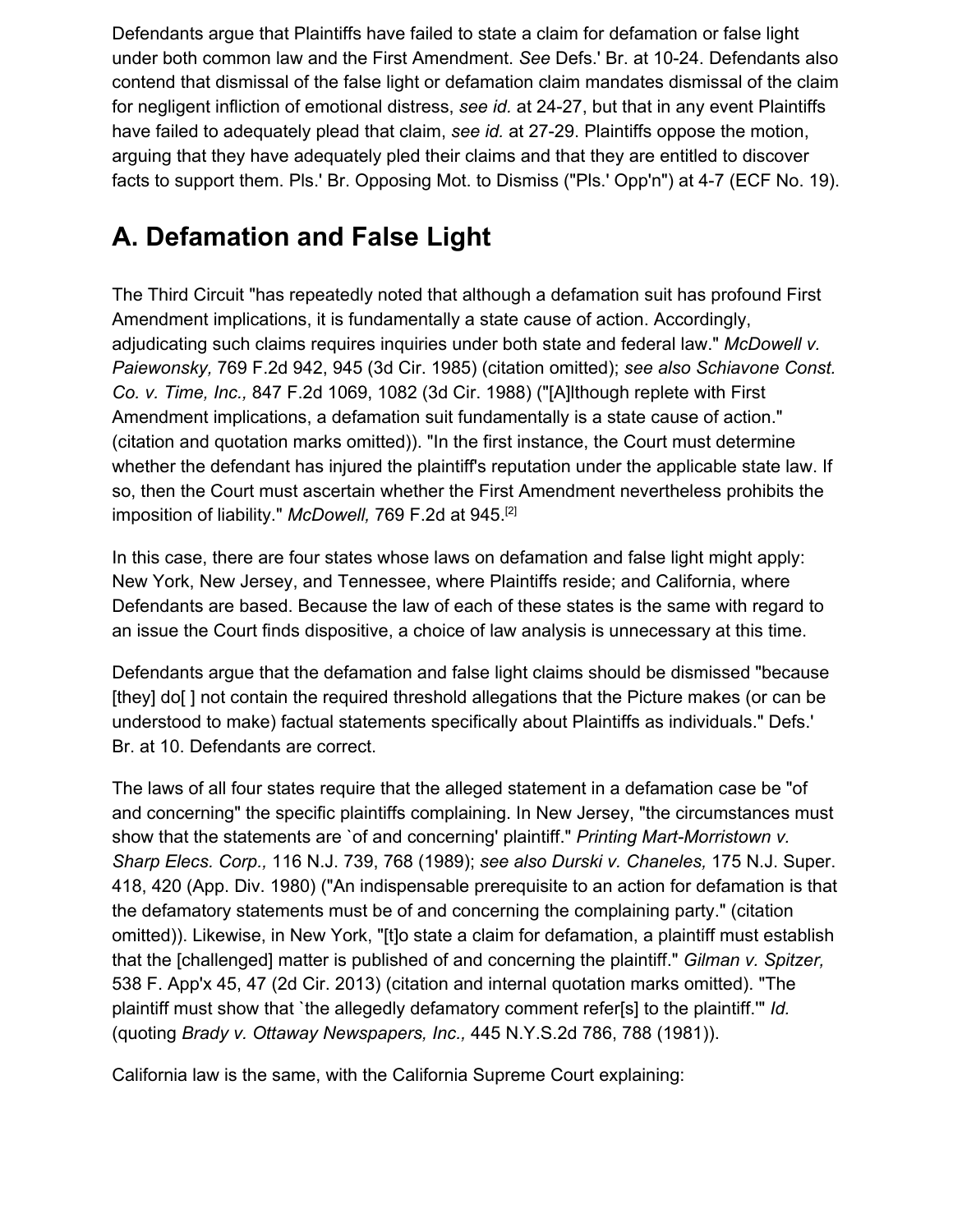The "of and concerning" or specific reference requirement limits the right of action for injurious falsehood, granting it to those who are the direct object of criticism and denying it to those who merely complain of nonspecific statements that they believe cause them some hurt. To allow a plaintiff who is not identified, either expressly or by clear implication, to institute such an action poses an unjustifiable threat to society.

*Blatty v. New York Times Co., 42 Cal. 3d 1033, 1044 (1986).<sup>[3]</sup> Tennessee, the fourth state* whose law might apply, has the same "`of and concerning' requirement," which "confines actionable defamation to statements made against an ascertained or ascertainable person, and that person must be the plaintiff." *Steele v. Ritz,* No. W200802125COAR3CV, 2009 WL 4825183, at \*3 (Tenn. Ct. App. Dec. 16, 2009) (citation and quotation marks omitted). "A plaintiff may not support a claim for defamation based on an alleged defamatory statement made `of and concerning' a third party." *Id.* (citation omitted).

The same "of and concerning" requirement applies to causes of action for false light. New Jersey draws on the Restatement (Second) of Torts (1977) for this requirement. *See Romaine v. Kallinger,* 109 N.J. 282, 297 (1988) ("`The right protected by the action for invasion of privacy is a personal right, . . . and it cannot be maintained by other persons such as members of the individual's family." (quoting Restatement § 652I cmt. a)); *see also id.* at 296 ("Not even the most strained reading of the sentence reveals a meaning that in any way concerns the plaintiffs . . . or places them in a false or meretricious light."). Tennessee similarly looks to the Restatement. *W. v. Media Gen. Convergence, Inc.,* 53 S.W.3d 640, 648 (Tenn. 2001) ("[T]his Court adopts Section 652I of the *Restatement (Second) of Torts* (1977) which recognizes that the right to privacy is a personal right. As such, the right cannot attach to corporations or other business entities, may not be assigned to another, nor may it be asserted by a member of the individual's family . . . . Therefore, only those persons who have been placed in a false light may recover for invasion of their privacy." (citations omitted)). California imposes the same "of and concerning" requirement on all "injurious falsehood" claims. *Blatty,* 42 Cal. 3d at 1043 ("The fundamental reason that the various limitations rooted in the First Amendment are applicable to all injurious falsehood claims and not solely to those labeled `defamation' is plain: although such limitations happen to have arisen in defamation actions, they do not concern matters peculiar to such actions but broadly protect free-expression and free-press values."). Finally, New York does not recognize false light as a separate common law cause of action. *See Howell v. New York Post Co., Inc.,* 81 N.Y.2d 115, 123 (1993) (explaining that false light is one of three "privacy torts," and that New York has "no common law of privacy," but privacy is instead governed by a statutory scheme); *Cohen v. Hallmark Cards, Inc.,* 45 N.Y.2d 493, 497 n.2 (1978) ("In New York, there exists no so-called common-law right to privacy.").

It is plain that the "of and concerning" requirement is not met in this case. Plaintiffs plead only that some of them share the same surname, but not first name, as two of the characters in the movie. They also contend that they are Ramapoughs, as are the characters in the movie, and that many of them live in the same region as the Ramapoughs. These allegations do not suffice to show that the alleged defamatory statements are "of and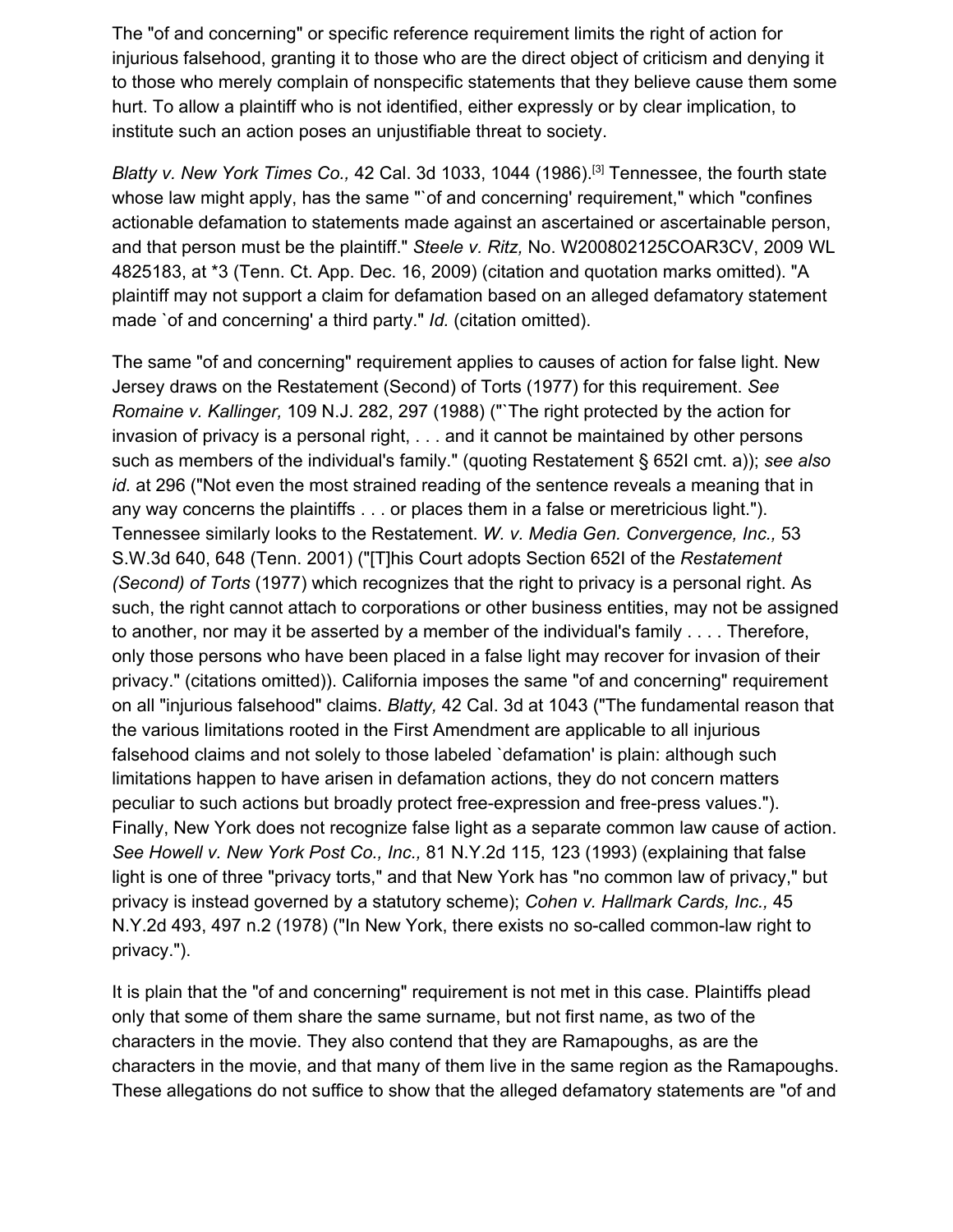concerning" these Plaintiffs. In fact, Plaintiffs concede in their brief that the statements they complain of do not refer to them: "It is acknowledged that these Plaintiffs are not, specifically, characters in the movie . . . ." Pls.' Opp'n at 6.

Acknowledging this defect in the complaint, Plaintiffs argue that "[t]he real issue here is whether Plaintiffs can really be associated with the movie's characters." Pls.' Opp'n at 6. They argue that "an individual member of a group that is placed in a false light can maintain a claim if `the group or class is so small that the publicity can reasonably be understood as referring to that individual." *Id.* (quoting *Mich. United Conservation Clubs v. CBS News,* 485 F. Supp. 893, 904 (W.D. Mich. 1980)). Under what is known as the "group libel doctrine," "a plaintiff's claim is insufficient if the allegedly defamatory statement referenced the plaintiff solely as a member of a group, unless the plaintiff can show that the circumstances of the publication reasonably give rise to the conclusion that there is a particular reference to the plaintiff." *Diaz v. NBC Universal, Inc.,* 337 F. App'x 94, 96 (2d Cir. 2009). The exception to the group libel doctrine that Plaintiffs cite is based on the idea that where the group is small, it might be reasonable to conclude that a statement made concerning the group concerns each member of that group *as an individual.*

Unfortunately for Plaintiffs, they have admitted that they are *not* portrayed in the movie. Even were their pleadings sufficient to support the exception to the group libel doctrine, Plaintiffs' admission that they, in fact, are not portrayed, with the logical corollary that the statements do not concern them, makes the exception to the group libel theory inapplicable as a matter of law. This is because they have conceded that what the exception is meant to establish is in fact not the case.<sup>[4]</sup>

Because Plaintiffs' admission means that they cannot satisfy the "of and concerning" requirements of any of the potentially applicable state's defamation or false light causes of action, the Court grants Defendants' motion to dismiss count one for defamation and false light. And because this admission forecloses the possibility of a remedial amendment, the dismissal is with prejudice.<sup>[5]</sup>

# **B. Negligent Infliction of Emotional Distress**

Defendants argue that the claim for negligent infliction of emotional distress should be dismissed "because it is based on the same conduct as Plaintiffs' defamation claim," and when "additional tort claims are aimed at the same speech that is the basis of a defamation claim, courts should not entertain the additional claims under a different label." Defs.' Br. at 24. Plaintiffs do not respond to this argument. Defendants are correct.

New York, New Jersey, and California all follow this rule. *See G.D. v. Kenny,* 205 N.J. 275, 307 (2011) ("The intentional- and negligent-infliction-of-emotional-distress claims also fail because those torts are predicated on the same conduct alleged in the defamation claim."); *Decker v. Princeton Packet, Inc.,* 116 N.J. 418, 432, 561 A.2d 1122, 1129 (1989) ("There is, in other words, a certain symmetry or parallel between claims of emotional distress and defamation that calls for consistent results."); *Butler v. Delaware Otsego Corp.,* 610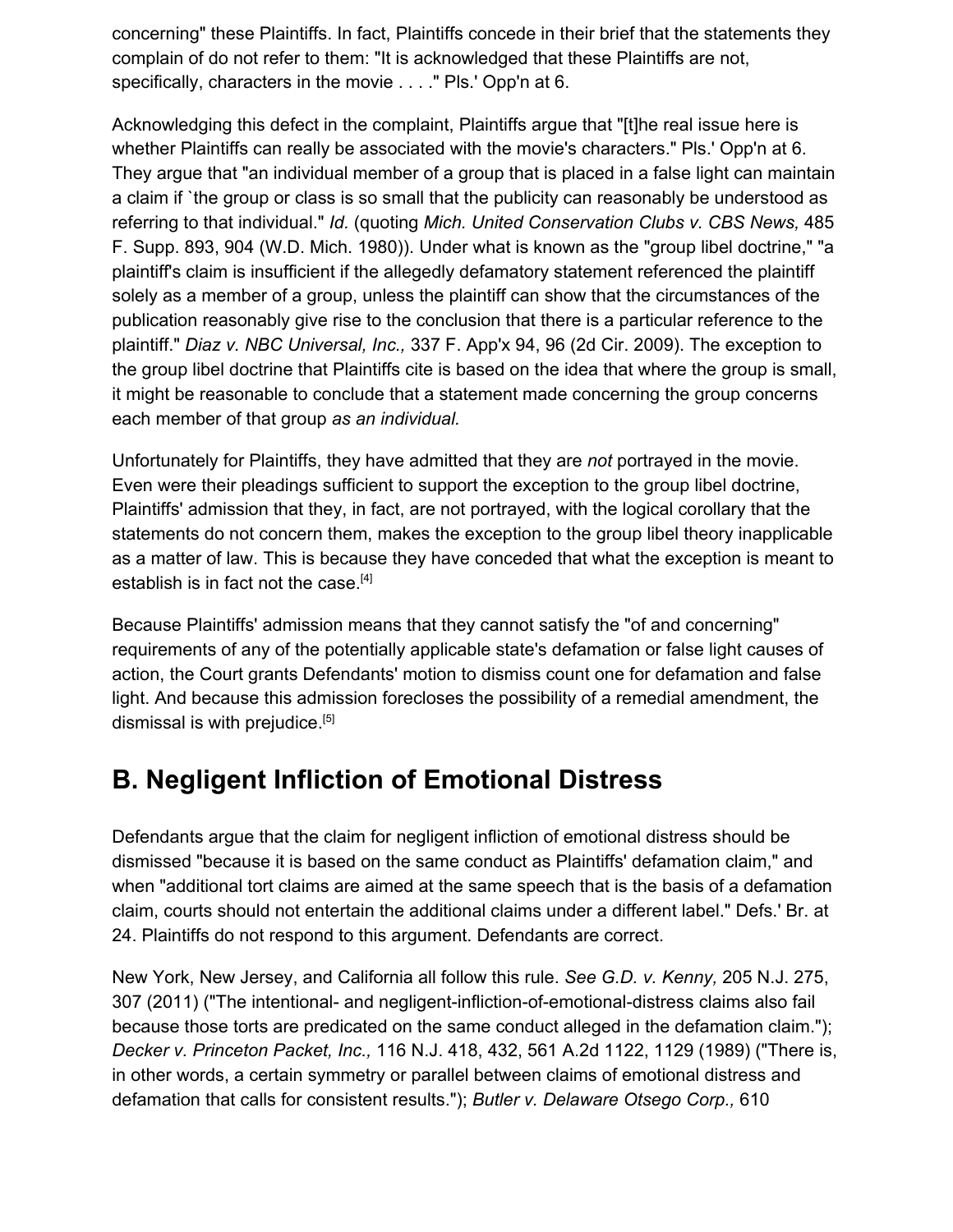N.Y.S.2d 664, 666 (App. Div. 3rd Dep't 1994) ("The facts alleged by plaintiff are, in essence, inseparable from the tort of defamation and, as such, plaintiff is relegated to any remedy that would have been available on that basis."); *Ghaly v. Mardiros,* 611 N.Y.S.2d 582, 583 (App. Div. 2nd Dep't 1994) ("The cause of action sounding in intentional infliction of emotional distress based upon those same statements in the third-party complaint were also properly dismissed as duplicative."); *Flynn v. Higham,* 197 Cal. Rptr. 145, 147 (Ct. App. 1983) ("We next turn to the issue of whether an independent cause of action can be maintained for the intentional infliction of emotional distress based on the very same acts which were insufficient to support a cause of action for defamation. We hold that it cannot.").

The Court's research has not revealed cases in which Tennessee courts adhere to this rule. It makes no difference: the rule is also constitutional. *See Shay v. Walters,* 702 F.3d 76, 83 (1st Cir. 2012) ("The Supreme Court has made it pellucid that a failed defamation claim cannot be recycled as a tort claim for negligent or intentional infliction of emotional distress. . . . Such an outcome is required by the Constitution." (citing *Hustler Magazine, Inc. v. Falwell,* 485 U.S. 46, 56 (1988))); *Chaiken v. VV Pub. Corp.,* 119 F.3d 1018, 1034 (2d Cir. 1997) ("We agree with the district court that the Chaikens cannot avoid the obstacles involved in a defamation claim by simply relabeling it as a claim for intentional infliction of emotional distress." (citing *Falwell,* 485 U.S. at 56)). As the Court has alternatively found that the defamation and false light claims could not survive as a matter of federal constitutional law, *see, supra,* note 5, the negligent infliction of Emotional distress claim premised on the same facts must also be dismissed. And because the dismissal of count one was with prejudice, dismissal of count two — which is dependent on count one — is also with prejudice.

# **CONCLUSION**

The Court grants Defendants' motion to dismiss. The complaint is dismissed in its entirety, with prejudice. An appropriate order follows.

[1] Defendants deny that the term "Jackson Whites" appears anywhere in the Picture and state that the surname of Dwight Van Dunk (Van Dunk) is never stated in the Picture but appears only in the written credits at the end of it. Defs.' Br. in Support of Mot. to Dismiss ("Defs.' Br.") at 6 n.1 (ECF No. 14-1). As Defendants have not submitted the Picture to the Court to support their contentions, the Court accepts Plaintiffs' allegations as true for purposes of this motion.

[2] It is not entirely clear if the Circuit meant this to be a procedural rule to be applied in every case, regardless of whether it is immediately apparent that the imposition of liability would be unconstitutional. In cases such as this one, where there are several states whose laws may be applicable, raising potentially complex choice of law issues, it may be a better approach to address an immediately apparent and dispositive constitutional issue without delving into an unwieldy state law analysis that will ultimately be irrelevant to the outcome. This appears to be the approach taken in the Second Circuit, for example. *See, e.g., Diaz v. NBC Universal, Inc.,* 337 F. App'x 94, 96 (2d Cir. 2009) ("As a threshold, and constitutional, matter, a plaintiff alleging defamation must demonstrate that the allegedly defamatory statement was `of and concerning' him or her."). Nonetheless, this Court will follow the Third Circuit's instruction and proceed in the recommended order.